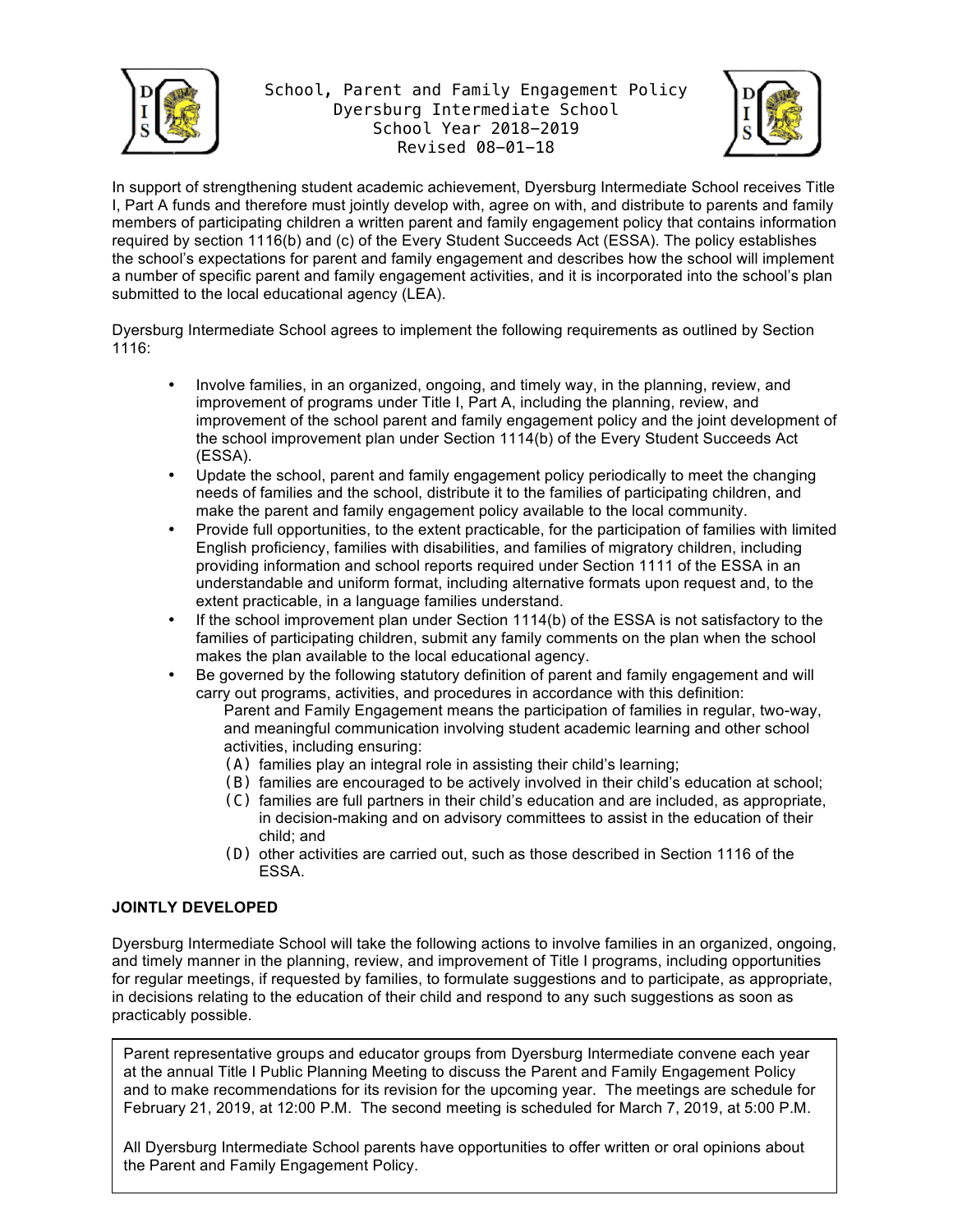### **ANNUAL TITLE I MEETING**

Dyersburg Intermediate School will take the following actions to conduct an annual meeting, at a convenient time, and encourage and invite all families of participating children to attend to inform them about the school's Title I program, the nature of the Title I program, the families' requirements, the school parent and family engagement policy, the school-wide plan, and the school-parent compact.

Once the committee finalizes the Title I school's Parent and Family Engagement Policy, the principal will publicize the school's final document. The principal maintains a file of all parental comments received as part of the Parent and Family Engagement Policy planning process. Finally, the principal will review policy at a public Title I school meeting during each fall and will periodically publicly address components of each document as appropriate. Attendance sheets, agendas, and minutes will be maintained of all public meetings related to the development of the School Parent and Family Engagement Policy. The 2018-2019 Title 1 meetings are scheduled for Monday, August 6, 2018, at 6:00 P.M. and Friday, August 10, 2018, at 12:00 P.M.

### **COMMUNICATIONS**

Dyersburg Intermediate School will take the following actions to provide families of participating children the following:

- Timely information about the Title I programs
- Flexible number of meetings, such as meetings in the morning or evening, and may provide with Title I funds, transportation, child care or home visits, as such services relate to parent and family engagement.
- Information related to the school and parent programs, meetings, and other activities, is sent to the families of participating children in an understandable and uniform format, including alternative formats upon request and, to the extent practicable, in a language the families can understand:

The DIS Parent and Family Engagement Policy will be distributed to families by providing copies at the Annual Title 1 meeting, quarterly parent advisory meetings, parent-teacher conference events, and on the school website. Additional information about family programs, meetings and other activities are distributed through flyers in the students' weekly Tuesday Folder, information on social media accounts including Facebook, Twitter, the website and through the Dyersburg City School app. The social media accounts allow families to translate the information to an accessible language.

### **SCHOOL-PARENT COMPACT**

Dyersburg Intermediate School will take the following actions to jointly develop with families of participating children a school-parent compact that outlines how families, the entire school staff, and students will share the responsibility for improved student academic achievement and the means by which the school and families will build and develop a partnership to help children achieve the state's high standards.

The families, students, and staff of Dyersburg Intermediate School developed School-Parent Compact. Teachers suggested home learning strategies, families added ideas to make them more specific, and students told us what would help them learn. Meetings and events are held each year to review the compact and make changes based on student and family needs. This compact is uniquely developed to meet the needs and goals of our school and students. Families are welcome to contribute comments and suggestions at any time by contacting the principal.

The School-Parent-Student Compact is explained and discussed with parents and students at the beginning of the school year, during the Title I Orientation Meeting and other parent meetings throughout the school year. Parents receive copies at the Annual Title 1 meeting, quarterly parent advisory meetings, parent-teacher conference events, and through the school website. New registrants discuss and sign the School-Parent-Student Compact and are given a copy, along with other required Title I documents at registration. Each school annually revises the School-Parent-Student Compact with input from parents.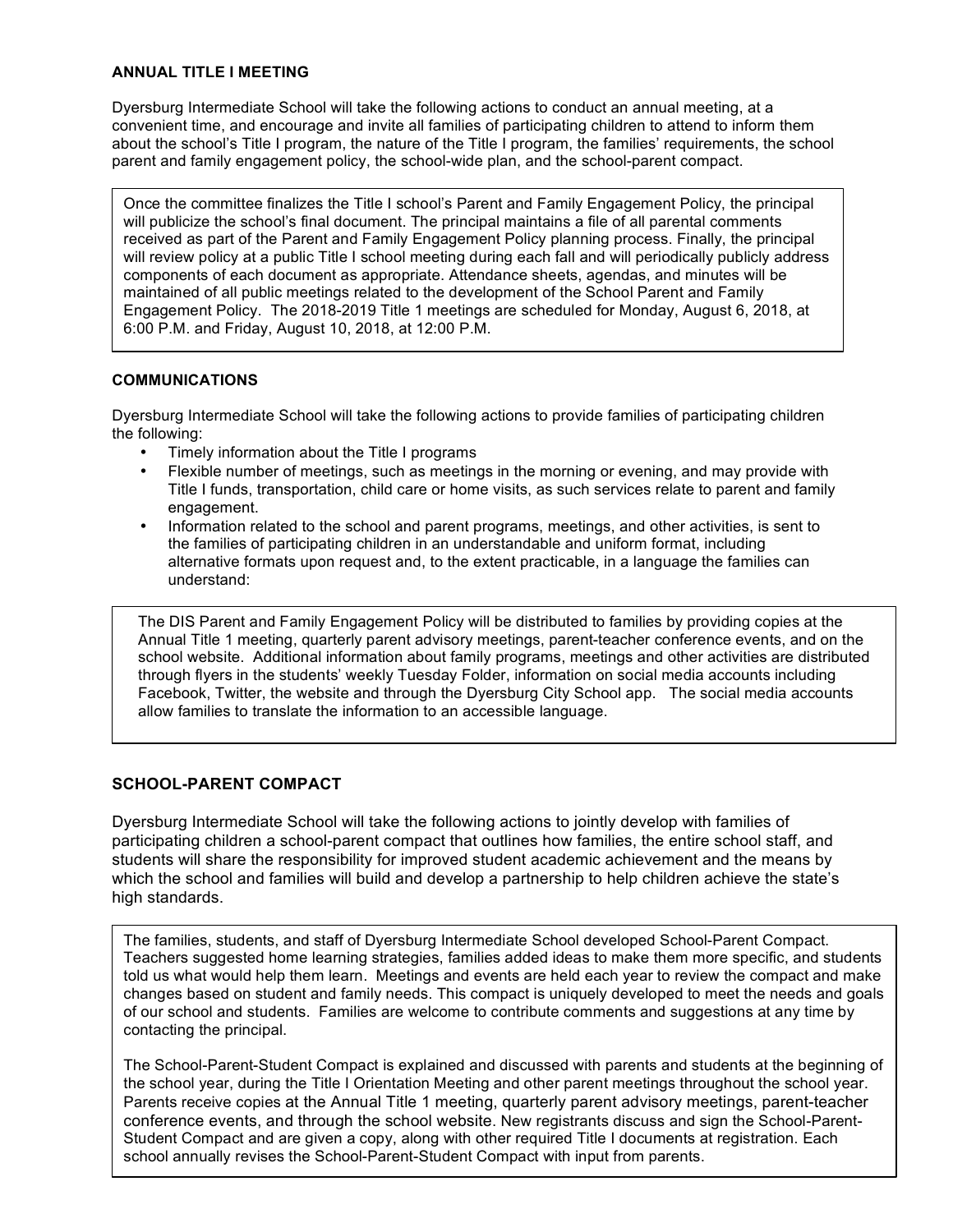## **RESERVATION OF FUNDS**

If applicable, Dyersburg Intermediate School will take the following actions to involve the families of children served in Title I, Part A schools in decisions about how the 1 percent of Title I, Part A funds reserved for parent and family engagement is spent by:

Dyersburg Intermediate School begins planning for the following school year with an annual needs assessment survey to our families during January-February of the previous school year. The survey is available electronically or in hard copy, in various languages, to the extent possible. Following the survey window, a parent and community meeting is held to review the needs assessment and discuss priorities and goals for the school. Funding allocations are prioritized along with discussion of community resources.

The funding is reviewed periodically at family nights, principal advisory meetings, and as requested by parents.

During events utilizing Title Funds, surveys are conducted to assess the program and the components included. The survey results are used to plan for training and resources for future events.

## **COORDINATION OF SERVICES**

Dyersburg Intermediate School will, to the extent feasible and appropriate, coordinate and integrate parent and family engagement programs and activities with other Federal, State, and local programs, including public preschool programs, and conduct other activities, such as parent resource centers, that encourage and support families in more fully participating in the education of their children by:

- 1. Involving families, students, businesses and community partners to help identify needs.
- 2. Sharing information with families, community members and staff to recruit, develop, and maintain, outstanding community partnerships.
- 3. Applying community service values and creating more educational opportunities that enrich students' and families' lives, promote "real-world" opportunities and help empower leaders.
- 4. Distributing information about community resources to teachers and families.
- 5. Involving parents in the development of the Parent and Family Engagement Policy, the School Compact and in the annual needs assessment survey.

### **BUILDING CAPACITY OF SCHOOL STAFF**

Dyersburg Intermediate School will provide training to educate teachers, specialized instructional support personnel, principals, and other school leaders, and other staff, with the assistance of families, in the value and utility of contributions of families, and in how to reach out to, communicate with, and work with families as equal partners, implement and coordinate parent programs, and build ties between families and the school by:

- 1. train educators and support services personnel, with the assistance of parents, in the value and utility of parent contributions to the academic process and in how to work with parents as equal partners to implement and coordinate parent programs to strengthen ties between parents and schools;
- 2. provide necessary training to faculty and support staff in Adverse Childhood Experiences;
- 3. schedule school and parent meetings at a variety of times between teachers or other educators who work directly with participating children in order to maximize parental involvement and participation;
- 4. respond to parental concerns in a timely manner after receiving parental comment; share the concerns or questions with other District officials as appropriate or required, and maintain a file of parental comments and concerns and their dispositions at appropriate local school and District levels as required by District or Title I procedures.